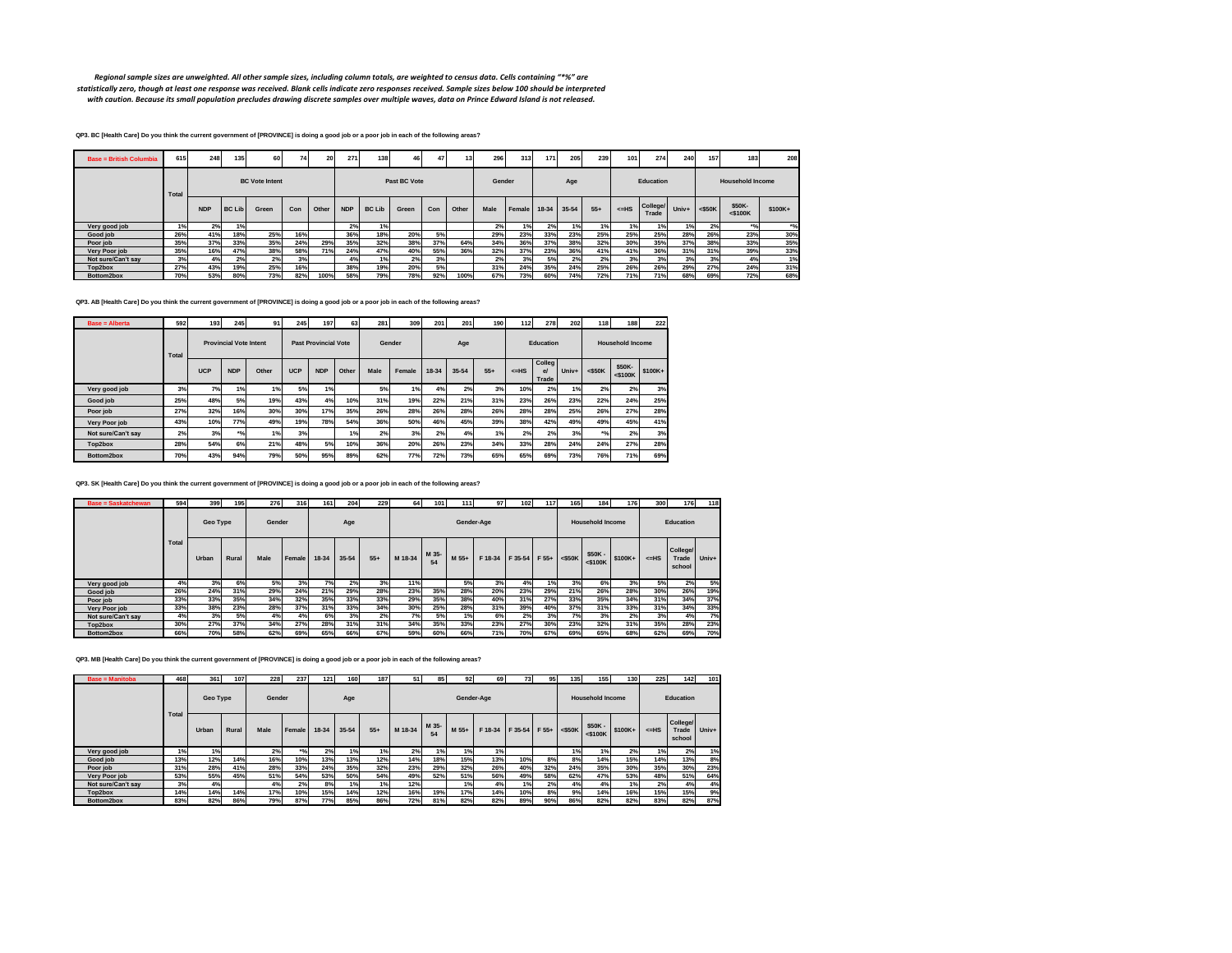## **QP3. ON [Health Care] Do you think the current government of [PROVINCE] is doing a good job or a poor job in each of the following areas?**

| <b>Base = Ontario</b> | 10411 | 308         | 253                | 187            | 56    | 67    | 512  | 526    | 289   | 366       | 386   | 190     | 458                                | 393 | 258                | 346                       | 341 | 141 | 1831                          | 188 | 148        | 181     | 197     |
|-----------------------|-------|-------------|--------------------|----------------|-------|-------|------|--------|-------|-----------|-------|---------|------------------------------------|-----|--------------------|---------------------------|-----|-----|-------------------------------|-----|------------|---------|---------|
|                       |       |             |                    | Past Prov vote |       |       |      | Gender |       | Age       |       |         | Education                          |     |                    | <b>Household Income</b>   |     |     |                               |     | Gender-Age |         |         |
|                       | Total | <b>PCPO</b> | <b>NDP</b>         | Lib            | Green | Other | Male | Female | 18-34 | $35 - 54$ | $55+$ | $<=$ HS | <b>College/</b><br>Trade<br>school |     | Univ+ $\leq$ \$50K | $$50K -$<br>$<$ \$100 $K$ |     |     | \$100K+ M 18-34 M 35-54 M 55+ |     | F 18-34    | F 35-54 | $F 55+$ |
| Very good job         | 2%    | 4%          | 1%                 | 1%             |       |       | 3%   | 2%     | 4%    | 2%        |       | 1%      | 2%                                 | 3%  | 1%                 | 2%                        | 3%  | 4%  | 2%                            |     | 3%         | 1%      | 2%      |
| Good job              | 23%   | 42%         | 9%                 | 11%            | 13%   | 6%    | 27%  | 19%    | 19%   | 24%       | 24%   | 26%     | 24%                                | 19% | 22%                | 22%                       | 24% | 20% | 30%                           | 31% | 18%        | 19%     | 19%     |
| Poor job              | 32%   | 35%         | 29%                | 25%            | 39%   | 46%   | 33%  | 31%    | 32%   | 29%       | 34%   | 32%     | 33%                                | 31% | 32%                | 34%                       | 30% | 31% | 32%                           | 36% | 34%        | 26%     | 33%     |
| Very Poor job         | 40%   | 15%         | 61%                | 61%            | 48%   | 42%   | 35%  | 45%    | 40%   | 42%       | 39%   | 36%     | 38%                                | 44% | 40%                | 40%                       | 41% | 43% | 33%                           | 31% | 38%        | 50%     | 45%     |
| Not sure/Can't sav    | 3%    | 3%          | $*$ <sup>o</sup> / | 2%             |       | 5%    | 2%   | 4%     | 5%    | 4%        | 1%    | 5%      | 3%                                 | 2%  | 5%                 | 2%                        | 2%  | 2%  | 3%                            |     | 8%         | 4%      | 1%      |
| Top2box               | 25%   | 47%         | 9%                 | 12%            | 13%   | 6%    | 30%  | 20%    | 22%   | 26%       | 26%   | 28%     | 26%                                | 22% | 23%                | 24%                       | 27% | 24% | 32%                           | 32% | 21%        | 20%     | 20%     |
| Bottom2box            | 72%   | 50%         | 90%                | 86%            | 87%   | 88%   | 68%  | 76%    | 73%   | 71%       | 73%   | 67%     | 71%                                | 75% | 72%                | 74%                       | 71% | 74% | 65%                           | 67% | 72%        | 76%     | 78%     |

**QP3. QC [Health Care] Do you think the current government of [PROVINCE] is doing a good job or a poor job in each of the following areas?**

| Base = Quebec      |                 | 330                                        | 107          | 184                                              | 193                | 191 |     | 19          | 365                                  | 168                    | 168          | 247                             |          |       |                | 588    |        | 303     | 412            | 497   | 152     | 206     | 230        | 145 | 206             | 266   |           |                         | 284             |         |                             | 326        |
|--------------------|-----------------|--------------------------------------------|--------------|--------------------------------------------------|--------------------|-----|-----|-------------|--------------------------------------|------------------------|--------------|---------------------------------|----------|-------|----------------|--------|--------|---------|----------------|-------|---------|---------|------------|-----|-----------------|-------|-----------|-------------------------|-----------------|---------|-----------------------------|------------|
|                    |                 |                                            |              |                                                  | Quebec Vote Intent |     |     |             |                                      |                        |              | Past Quebec Vote                |          |       |                | Gender |        |         | Age            |       |         |         | Gender-Age |     |                 |       |           | <b>Household Income</b> |                 |         | Education                   |            |
|                    | Tota            | <b>Coalition</b> Parti<br>Avenin<br>Québec | Québ<br>cois | Québec Liberal Conser<br>Solidaire Party vatives |                    |     |     | Green Other | <b>Coalition</b><br>Avenir<br>Quebec | Quebe Solidair<br>cois | Parti Quebec | <b>Liberal Conserv</b><br>Party | l atives | Green | Other<br>party | Male   | Female | $18-34$ | 35-54          | $55+$ | M 18-34 | M 35-54 | M 55+      |     | F 18-34 F 35-54 | F 55+ | $<$ \$50K | \$50K-<br>$<$ \$100K    | \$100K+         | $<=$ HS | College/<br>Trade<br>school | Univ+      |
| Very good job      |                 | 9%                                         |              |                                                  |                    |     |     |             |                                      |                        |              |                                 |          |       |                |        | 3%     | 1%      | 3 <sup>°</sup> |       |         |         |            |     |                 |       |           |                         |                 |         | 5%                          |            |
| Good job           | 24%             | 50%                                        | 27%          | 16%                                              |                    |     | 21% | 11%         | 35%                                  | 34%                    |              |                                 |          | 31%   | 12%            | 25%    | 23%    | 13%     |                | 32'   | 18%     | 13%     | 37%        |     | 24%             | 28%   | 29%       | 24%                     | 18%             | 30%     | 20%                         | <b>20%</b> |
| Poor job           | 31%             | 32%                                        | 47%          |                                                  | 31%                | 18% | 33% | 47%         | 29%                                  | 36%                    | 45%          | 32%                             |          | 39%   | 33%            | 30%    | 32%    | 36%     | 29%            |       | 35%     | 28%     | 30%        | 38  | 30%             | 32%   | 29%       | 33%                     | 31 <sup>°</sup> | 27%     | 30%                         | 40%        |
| Very Poor job      | 39%             | 6%                                         | 26%          | 35%                                              | 63%                | 77% | 38% | 39%         | 26%                                  | 28%                    | 30%          | 59%                             | 70%      | 25%   | 54%            | 40%    | 39%    | 45%     |                | 30    | 43%     | 53%     | 27%        |     | 44%             | 33%   | 36%       | 40%                     | 45%             | 37%     | 44%                         | 36%        |
| Not sure/Can't say |                 | 3%                                         |              | 5%                                               |                    |     |     | 3%          | 2%                                   | 1%                     | 6%           |                                 |          |       |                | 2%     | 3%     | 5%      | 2%             |       | 4%      |         |            |     | 2 <sup>o</sup>  | 3%    |           |                         | 20              |         | 2%                          | 3%         |
| Top2box            | 27 <sup>6</sup> | 59%                                        | 27%          | 19%                                              |                    |     | 25% | 11%         | 43%                                  | 35%                    |              |                                 | 449      | 36%   | 12%            | 29%    | 25%    | 14%     | 241<br>417     | 270   | 18%     |         | 42%        |     | 25%             | 32%   | 32%       | 26%                     | 21%             | 33%     | 25%                         | 21%        |
| Bottom2box         | 70%             | 38%                                        | 73%          | 76%                                              | 94%                | 96% | 71% | 86%         | 55%                                  | 64%                    | 75%          | 91%                             | 89%      | 64%   | 88%            | 69%    | 71%    | 80%     | --             | 61%   | 78%     | 81%     | 57%        | 84  | 74%             | 66%   | 65%       | 73%                     | 76%             | 64%     | 73%                         | <b>77%</b> |

**QP3. NB [Health Care] Do you think the current government of [PROVINCE] is doing a good job or a poor job in each of the following areas?**

| <b>Base = New Brunswick</b> | 247                | 247                             |       | <b>110</b> | 135    | 44    | 91        | $112$ | 17 <sup>1</sup> | 44          | 49    | 26         | 47            | 62  | 81        | 95                       | 52      | 126    | 76                          | 45    |
|-----------------------------|--------------------|---------------------------------|-------|------------|--------|-------|-----------|-------|-----------------|-------------|-------|------------|---------------|-----|-----------|--------------------------|---------|--------|-----------------------------|-------|
|                             |                    | Geo Type                        |       | Gender     |        |       | Age       |       |                 |             |       | Gender-Age |               |     |           | <b>Household Income</b>  |         |        | <b>Education</b>            |       |
|                             | <b>Total</b>       | Urban                           | Rural | Male       | Female | 18-34 | $35 - 54$ | $55+$ | M 18-34         | M 35-<br>54 | M 55+ | F 18-34    | F 35-54 F 55+ |     | $<$ \$50K | \$50K -<br>$<$ \$100 $K$ | \$100K+ | $=$ HS | College/<br>Trade<br>school | Univ+ |
| Very good job               | $*$ <sup>o</sup> / | $*$ <sup>o</sup> / <sub>0</sub> |       | 1%         |        |       | 1%        |       |                 | 2%          |       |            |               |     |           | 1%                       |         | 1%     |                             |       |
| Good job                    | 14%                | 14%                             |       | 17%        | 11%    | 10%   | 13%       | 15%   | 7%              | 16%         | 22%   | 13%        | 11%           | 10% | 12%       | 14%                      | 16%     | 19%    | 6%                          | 14%   |
| Poor job                    | 31%                | 31%                             |       | 31%        | 30%    | 27%   | 36%       | 28%   | 39%             | 32%         | 27%   | 15%        | 40%           | 30% | 33%       | 26%                      | 37%     | 27%    | 37%                         | 28%   |
| Very Poor job               | 52%                | 52%                             |       | 47%        | 56%    | 54%   | 49%       | 54%   | 37%             | 50%         | 49%   | 68%        | 47%           | 57% | 48%       | 56%                      | 47%     | 49%    | 55%                         | 53%   |
| Not sure/Can't say          | 4%                 | 4%                              |       | 4%         | 3%     | 10%   | 1%        | 3%    | 18%             |             | 3%    | 4%         | 2%            | 3%  | 7%        | 3%                       |         | 4%     | 2%                          | 5%    |
| Top2box                     | 14%                | 14%                             |       | 18%        | 11%    | 10%   | 14%       | 15%   | 7%              | 18%         | 22%   | 13%        | 11%           | 10% | 12%       | 15%                      | 16%     | 20%    | 6%                          | 14%   |
| Bottom2box                  | 83%                | 83%                             |       | 78%        | 86%    | 81%   | 85%       | 82%   | 76%             | 82%         | 75%   | 83%        | 87%           | 86% | 81%       | 82%                      | 84%     | 76%    | 93%                         | 81%   |

**QP3. NS [Health Care] Do you think the current government of [PROVINCE] is doing a good job or a poor job in each of the following areas?**

| <b>Base = Nova Scotia</b> | 330          | 234      | 96    | 168    | 162        | 79    | 106       | 145   | 38      | 53          | 77    | 41         | 53            | 68  | 111       | 114                      | 83      | 165   | 93 <sup>1</sup>             | 72    |
|---------------------------|--------------|----------|-------|--------|------------|-------|-----------|-------|---------|-------------|-------|------------|---------------|-----|-----------|--------------------------|---------|-------|-----------------------------|-------|
|                           |              | Geo Type |       | Gender |            |       | Age       |       |         |             |       | Gender-Age |               |     |           | <b>Household Income</b>  |         |       | Education                   |       |
|                           | <b>Total</b> | Urban    | Rural | Male   | Female     | 18-34 | $35 - 54$ | $55+$ | M 18-34 | M 35-<br>54 | M 55+ | F 18-34    | F 35-54 F 55+ |     | $<$ \$50K | \$50K -<br>$<$ \$100 $K$ | \$100K+ | $=HS$ | College/<br>Trade<br>school | Univ+ |
| Very good job             | 4%           | 5%       | 2%    | 6%     | 2%         | 6%    | 4%        | 3%    | 8%      | 5%          | 7%    | 5%         | 3%            |     | 4%        | 3%                       | 6%      | 2%    | 8%                          | 4%    |
| Good job                  | 26%          | 27%      | 23%   | 34%    | 18%        | 27%   | 27%       | 24%   | 42%     | 34%         | 28%   | 14%        | 20%           | 19% | 20%       | 26%                      | 37%     | 23%   | 25%                         | 33%   |
| Poor job                  | 34%          | 32%      | 37%   | 32%    | 36%        | 33%   | 28%       | 39%   | 26%     | 24%         | 40%   | 39%        | 31%           | 37% | 29%       | 37%                      | 33%     | 34%   | 33%                         | 33%   |
| <b>Very Poor job</b>      | 33%          | 32%      | 37%   | 25%    | 41%        | 32%   | 36%       | 32%   | 22%     | 30%         | 22%   | 41%        | 41%           | 42% | 45%       | 29%                      | 21%     | 39%   | 30%                         | 27%   |
| Not sure/Can't say        | 3%           | 4%       | 1%    | 4%     | 2%         | 2%    | 6%        | 2%    | 2%      | 7%          | 3%    | 2%         | 5%            | 1%  | 2%        | 4%                       | 3%      | 2%    | 5%                          | 3%    |
| Top2box                   | 30%          | 32%      | 25%   | 40%    | 21%        | 33%   | 31%       | 27%   | 50%     | 38%         | 35%   | 19%        | 24%           | 19% | 23%       | 30%                      | 43%     | 24%   | 33%                         | 37%   |
| Bottom2hox                | 67%          | 64%      | 74%   | 56%    | <b>77%</b> | 65%   | 64%       | 71%   | 48%     | 54%         | 62%   | 79%        | 72%           | 79% | 74%       | 66%                      | 54%     | 73%   | 63%                         | 60%   |